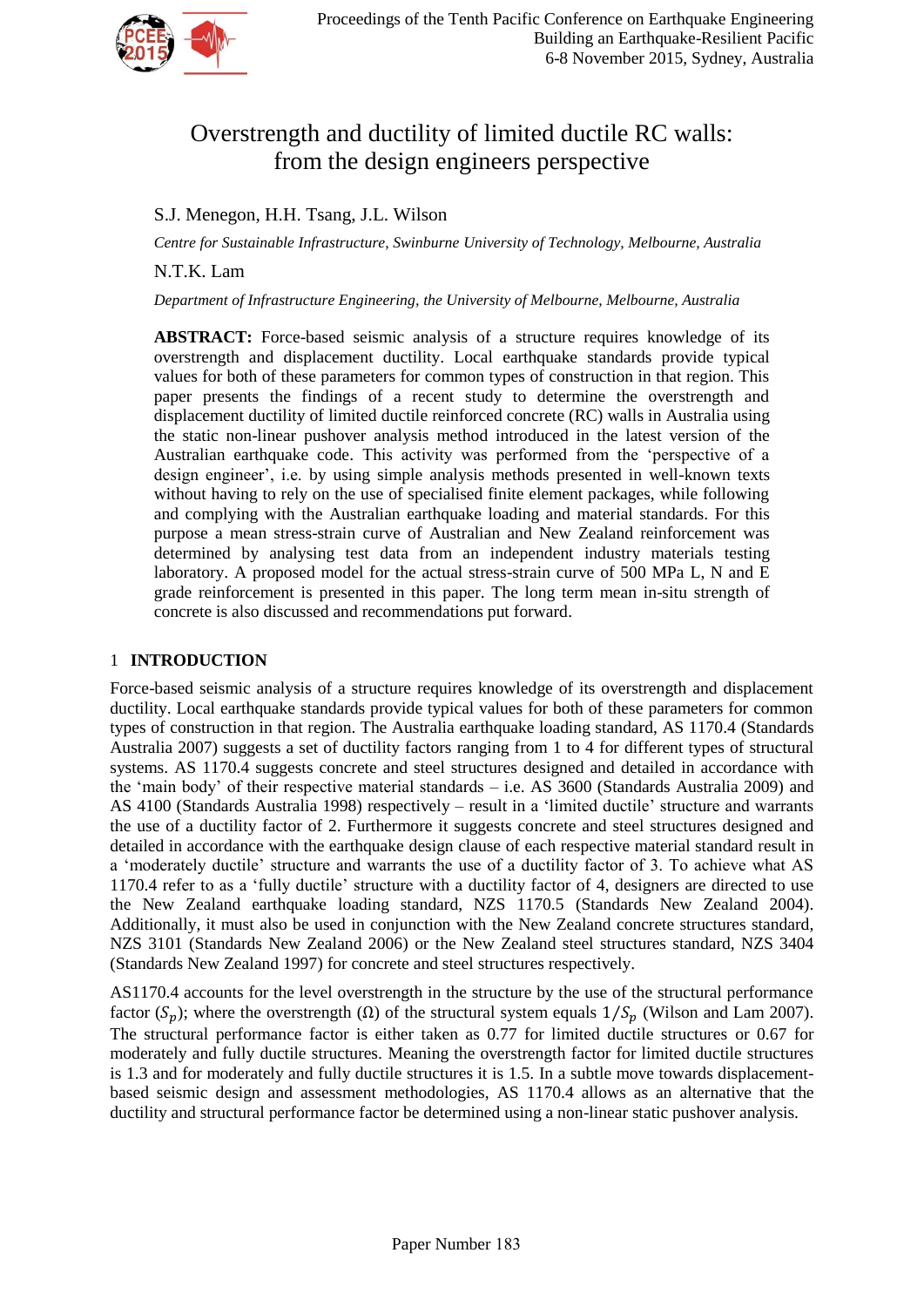There has been much criticism of the force-based seismic design approach in recent times, particularly with regards to the assumption that all structures of a similar basic structural form and level of detailing possess the same level of overstrength and ductility (Priestley 2013; Priestley, Calvi and Kowalsky 2007). The non-linear static pushover method presents a superior alternative for determining overstrength and ductility factors. It is unrealistic to assume that all concrete structures designed and built in Australia, which are detailed in accordance with the main body of AS 3600, have the same level of overstrength and ductility.

While this is a superior alternative, performing non-linear analyses of RC structures adds extra layers of complexities, which includes required knowledge of the mean material properties of reinforcement and concrete. AS 3600 requires all non-linear analysis methods to use "mean values of all relevant material properties" and AS 3600 Supp1 (Standards Australia 2014) states that for "non-linear and other refined methods of analysis, actual stress-strain curves, using mean rather than characteristic values, should be used." While AS 3600 provides guidance to what the mean strength of concrete is, no guidance is provided as to what the mean properties of D500L and D500N reinforcement are for non-linear analysis purposes. To the author's best knowledge, at the time of this study, this information had not been presented elsewhere in literature.

This paper will propose mean stress-strain curves for D500L, D500N and D500E reinforcement and standard grades of concrete. These curves will be used to calculate the overstrength and ductility values for a set of limited ductile RC walls by performing a non-linear static pushover analysis. The walls used in this study were selected from a set of 31 case study buildings used by the authors while undertaking a recent reconnaissance survey of the Australian RC construction industry.

### 2 **MEAN STRENGTH OF REINFORCEMENT**

The Australian concrete standard, AS 3600 (Standards Australia 2009) requires reinforcing to comply with the joint Australian and New Zealand standard, AS/NZS 4671 (Standards Australia and Standards New Zealand 2001). AS/NZS 4671 specifies three classes of ductility: class L, i.e. low ductility; class N, i.e. normal ductility; and class E, i.e. earthquake. Various strength grades are available for each ductility class. In Australia the common grades of reinforcing are D500L and D500N, which both have a characteristic yield stress of 500 MPa.

The mean strength of reinforcement was determined using the tensile test results from a materials testing laboratory contracted by industry suppliers to assess the code compliance of their reinforcing bar. The database of test results developed includes tests on bars from multiple suppliers over a period of 5 years from 2011 to 2015. A summary of the reinforcing bars tested by the industry testing laboratory is presented in Table 1. The test results include values for the yield stress  $(f_{sv})$ , ultimate stress  $(f_{su})$  and ultimate strain  $(\varepsilon_{su})$  of the reinforcement tested. The ultimate strain is taken as the uniform elongation, i.e. the point corresponding to the onset of necking.

In addition to the test results discussed above, a series of tensile tests of D500N reinforcement was performed in the Smart Structure Laboratory at Swinburne University of Technology. These tests were undertaken to further confirm the values obtained from the materials testing laboratory. 193 samples of N grade reinforcing bar were tested, and were of various sizes being: N12, N16, N20, N24 and N28. The reinforcement was purchased from four suppliers in an attempt to get an unbiased sample set. In addition to the properties described above, the yield plateau strain  $(\varepsilon_{sp})$  was also recorded.

| Grade        | <b>Bar sizes tested</b>                                               | <b>Number of samples</b> |
|--------------|-----------------------------------------------------------------------|--------------------------|
| D500L        | SL82, SL92, SL102                                                     | 2128                     |
| <b>D500N</b> | N10, N12, N16, N20, N24, N28, N32                                     | 3979                     |
| <b>D500E</b> | E <sub>12</sub> , E <sub>16</sub> , E <sub>25</sub> , E <sub>32</sub> | 150                      |

**Table 1. Summary of tensile tests performed by independent materials testing laboratory.**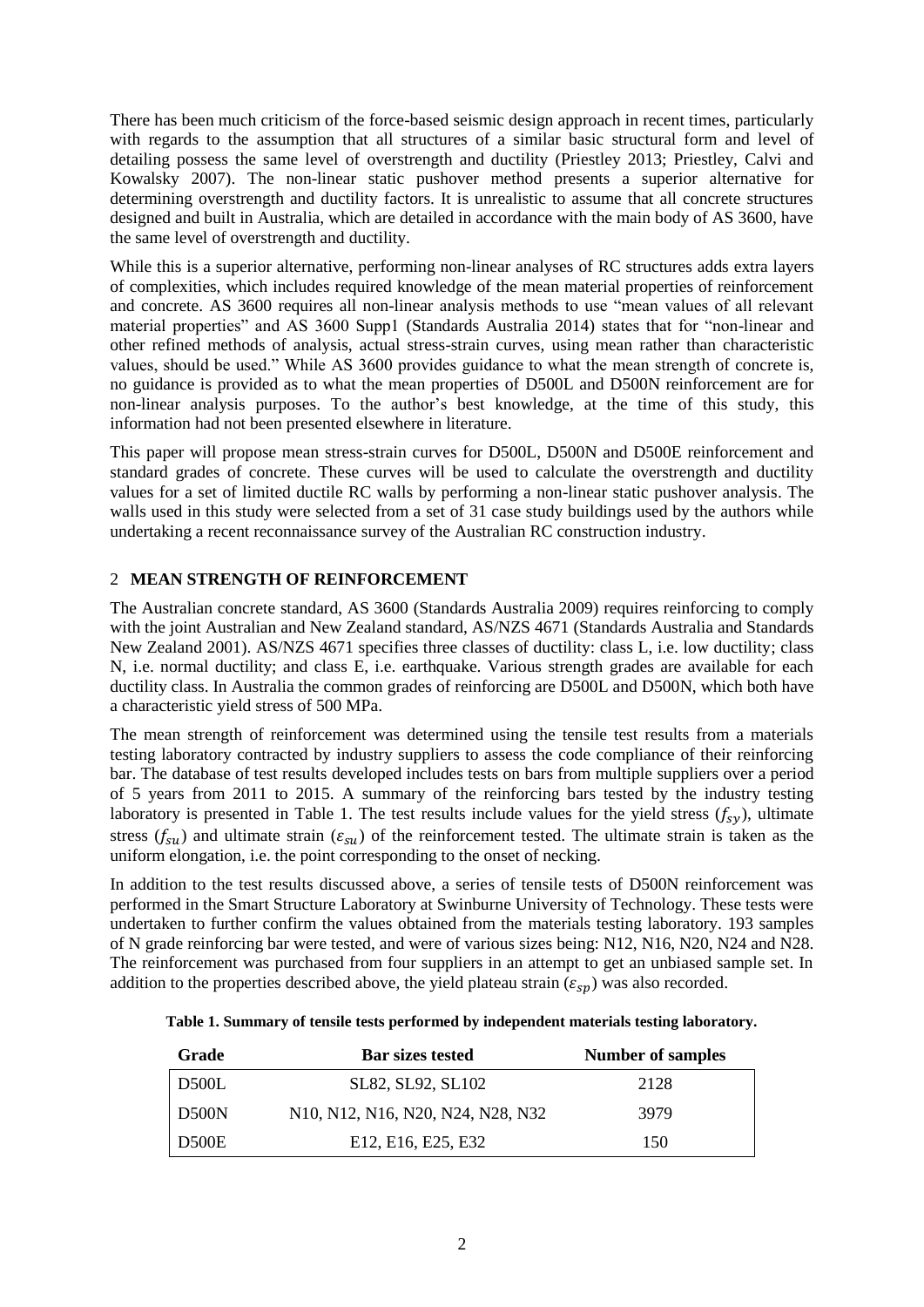The test results obtained from the materials testing laboratory only supplied enough information for deducing a bilinear approximation of the mean stress-strain curve of reinforcement. Whereas the testing performed at Swinburne also recorded the yield plateau strain, and hence a more refined approximation of the mean stress-strain curve of reinforcement could be deduced using the (Priestley et al. 2007) model, expressed by Equations 1 to 3.

$$
f_s = E_s \varepsilon_s \qquad \qquad \text{where: } \varepsilon_s \le \varepsilon_{s\gamma} \tag{1}
$$

$$
f_s = f_{sy} \qquad \qquad \text{where: } \varepsilon_{sy} < \varepsilon_s \leq \varepsilon_{sp} \tag{2}
$$

$$
f_s = f_{su} - (f_{su} - f_{sy}) \left[ \frac{\varepsilon_{su} - \varepsilon_s}{\varepsilon_{su} - \varepsilon_{sp}} \right]^2 \qquad \text{where: } \varepsilon_{sp} < \varepsilon_s \leq \varepsilon_{su} \tag{3}
$$

Proposed values for constructing bilinear stress-strain curves for the mean response of D500L, D500N and D500E reinforcement are summarised in Table 2 and are based off the results from the independent materials testing laboratory's data. A comparison of the characteristic (i.e. AS/NZS 4671) and mean stress-strain curves of these grades of reinforcement is presented in Figure 1. The results of the Swinburne tests are also presented in this figure; good correlation with the independent laboratory's tests was observed. A summary of the mean value and coefficient of variation of each parameter from the test results is presented in Table 3 and Table 4. A typical histogram plot of the yield stress results for D500N and D500L reinforcement is presented in Figure 2. The strict quality control of class E reinforcement, driven by the tighter restrictions AS/NZS 4671 stipulates compared to that of class L and N reinforcements, is apparent in Figure 1.

**Table 2. Recommended mean properties of reinforcement for non-linear analysis.**

| Grade        | / sv    | J su    | $\pmb{\varepsilon}_{\pmb{su}}$ |
|--------------|---------|---------|--------------------------------|
| <b>D500L</b> | 585 MPa | 620 MPa | 3.3 %                          |
| D500N        | 550 MPa | 660 MPa | $9.5\%$                        |
| <b>D500E</b> | 530 MPa | 660 MPa | 13 %                           |







**Figure 2. Histogram plots of the yield stress test results. LEFT: D500N rebar. RIGHT: D500L rebar.**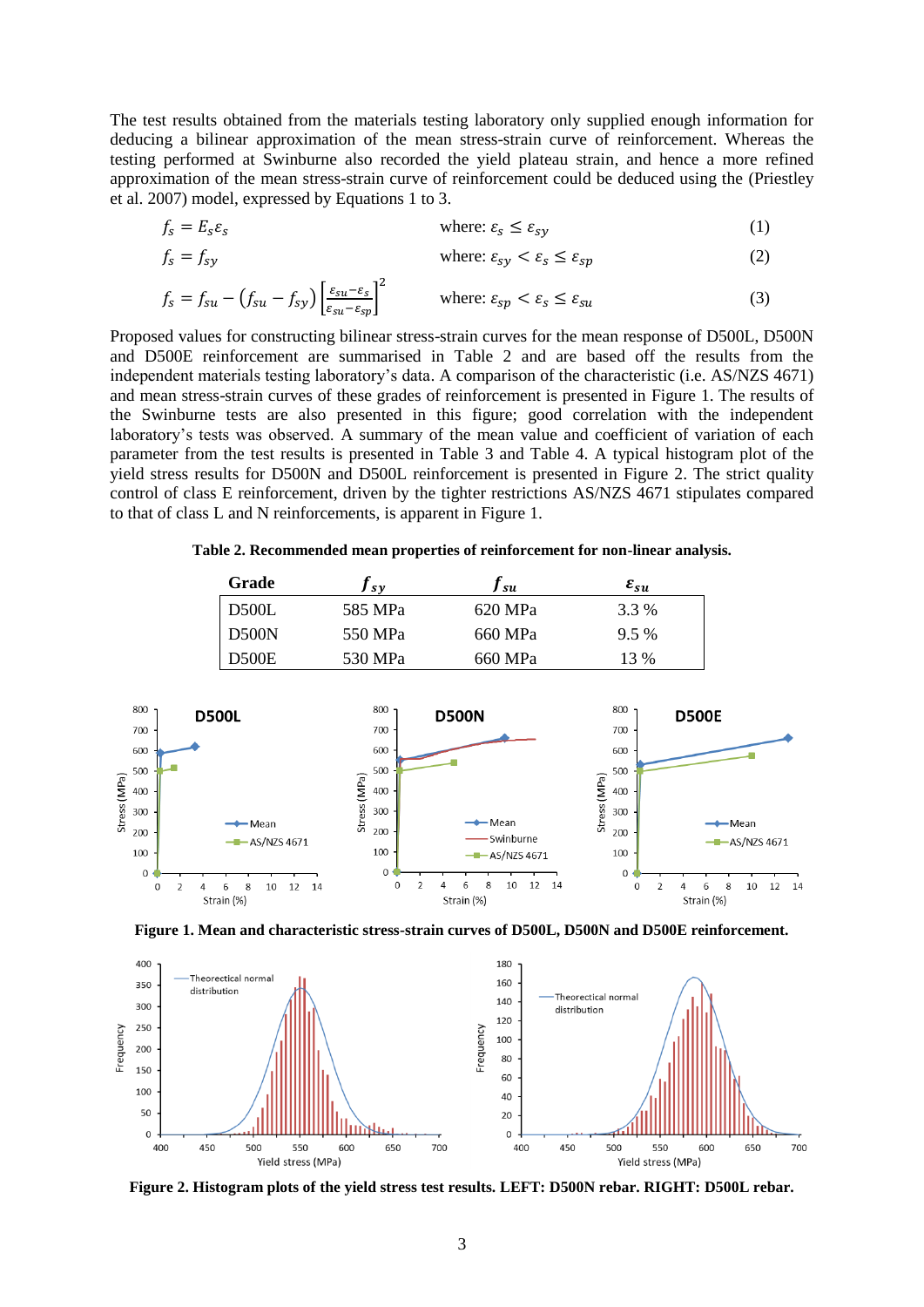| Grade             | $f_{s\nu}$ | $f_{su}$  | $f_{su}/f_{sv}$ | $\varepsilon_{sp}$ | $\varepsilon_{su}$ | Number of<br>samples |
|-------------------|------------|-----------|-----------------|--------------------|--------------------|----------------------|
| $D500L^*$         | 586.7 MPa  | 619.4 MPa | 1.056           |                    | 3.31 %             | 2128                 |
| $D500N^*$         | 551.0 MPa  | 660.5 MPa | 1.201           |                    | 9.46 %             | 3979                 |
| $D500N^{\dagger}$ | 557.0 MPa  | 654.2 MPa | 1.175           | $1.97\%$           | 12.14 %            | 193                  |
| $D500E^*$         | 531.4 MPa  | 661.0 MPa | 1.245           |                    | 13.19 %            | 150                  |

#### **Table 3. Mean values of different reinforcement properties.**

Denotes results obtained from independent industry test laboratory.

† Denotes results obtained from the performed at Swinburne University of Technology.

# **Table 4. Coefficient of variation of different reinforcement properties. Number of**

| Grade     | I sy  | J su  | $f_{su}/f_{sy}$ | $\varepsilon_{sp}$ | $\varepsilon_{su}$ | танност ог<br>samples |
|-----------|-------|-------|-----------------|--------------------|--------------------|-----------------------|
| D500L*    | 0.053 | 0.050 | 0.024           |                    | 0.254              | 2128                  |
| $D500N^*$ | 0.053 | 0.057 | 0.063           |                    | 0.307              | 3979                  |
| D500N†    | 0.056 | 0.059 | 0.043           | 0.483              | 0.132              | 193                   |
| $D500E^*$ | 0.046 | 0.045 | 0.037           |                    | 0.107              | 150                   |

Denotes results obtained from independent industry test laboratory.

† Denotes results obtained from testing performed at Swinburne University of Technology.

A statistical analysis was performed to determine if the theoretical characteristic values of each set of test results were in compliance with AS/NZS 4671. The results are summarised in Table 5. All the characteristic values were within the limits set by the standard except the lower characteristic yield stress of the D500E bars and the lower characteristic  $f_{\rm s}u/f_{\rm s}y$  ratio of the D500L bars. The non-code compliance of the D500L bars is concerning as the  $f_{\text{su}}/f_{\text{sv}}$  ratio is important, as if it is too low the yielding region of the bar will not propagate along the length causing localised strain concentrations, as discussed by Allington and Bull (2003).

#### **Table 5. Code compliance to AS/NZS 4671.**

|                                   | <b>D500L</b>     |             | <b>D500N</b> |             | <b>D500E</b> |             | <b>Type of</b>         |  |
|-----------------------------------|------------------|-------------|--------------|-------------|--------------|-------------|------------------------|--|
| <b>Property</b>                   | Actual           | Limit       | Actual       | Limit       | Actual       | Limit       | specified value        |  |
| $f_{sylL}$<br>(MPa)               | 536              | $\geq 500$  | 503          | $\geq 500$  | $491*$       | $\geq 500$  | $C_{\nu L}$ : p = 0.95 |  |
| (MPa)<br>$f_{s\gamma U}$          | 637              | $\leq 750$  | 599          | $\leq 650$  | 572          | ${}< 600$   | $C_{vU}$ : p = 0.05    |  |
| $[f_{su}/f_{sy}]$                 | $1.02^{\dagger}$ | $\geq 1.03$ | 1.10         | $\geq 1.08$ | 1.19         | $\geq 1.15$ | $C_{\nu L}$ : p = 0.90 |  |
| $\left[f_{su}/f_{sy}\right]_{II}$ |                  |             |              |             | 1.30         | < 1.40      | $C_{vU}$ : p = 0.10    |  |
| $\varepsilon_{\textit{SUL}}$ (%)  | 2.2              | > 1.5       | 5.7          | > 5.0       | 11.4         | >10.0       | $C_{\nu L}$ : p = 0.90 |  |

Denotes non-code compliance for the lower characteristic yield stress of the D500E bars.

† Denotes non-code compliance for the lower characteristic ratio of ultimate stress to yield

stress of the D500L bars.

It should be noted that the standard deviation of the test results can be determined by multiplying the mean value (i.e. Table 3) by the coefficient of variation (i.e. Table 4). Also worth noting is that there were no trends with respect to bar size and the mean of the dataset for each respectively bar size was approximately equal to or less than one standard deviation away from the overall mean of that grade.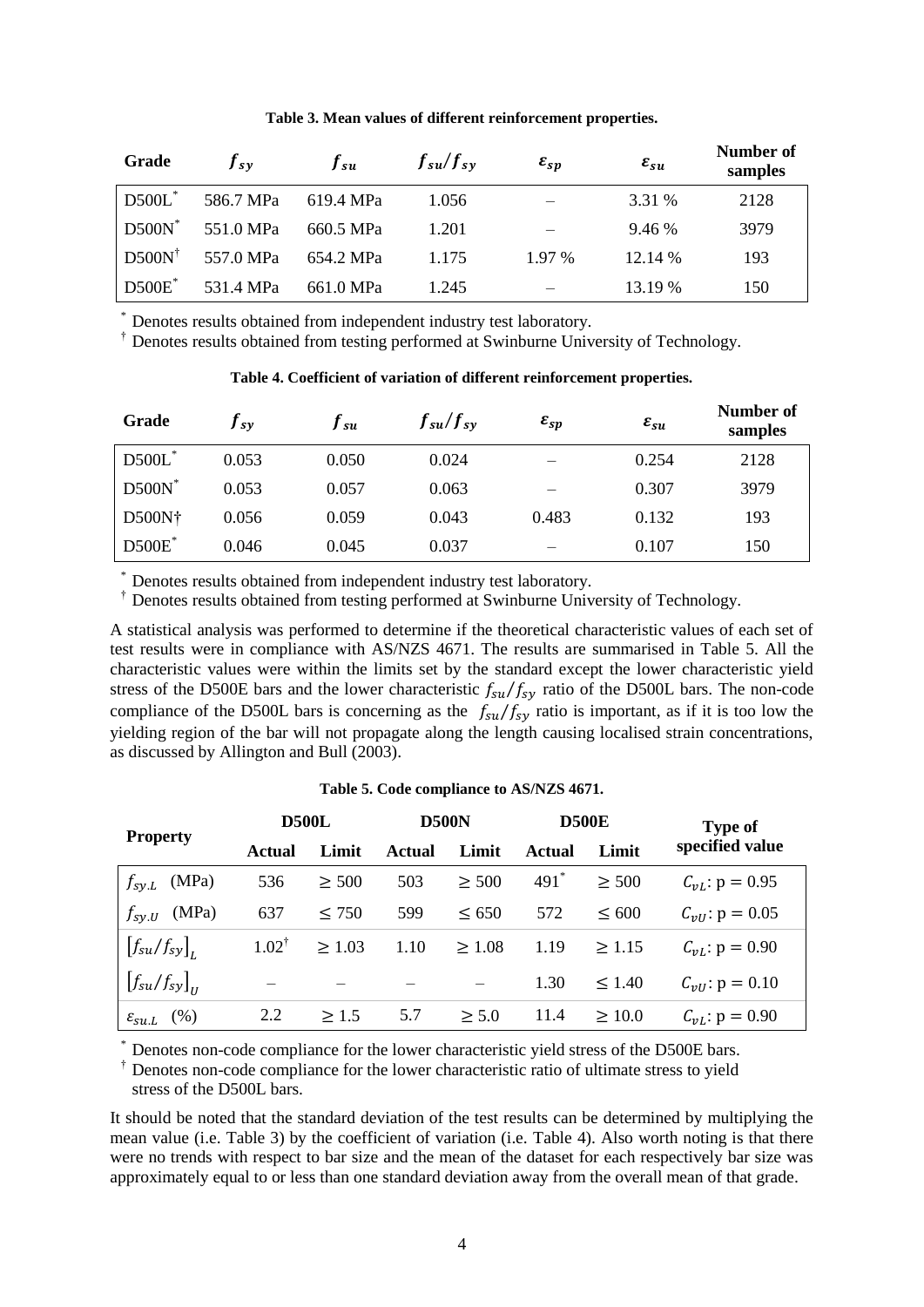#### 3 **MEAN IN-SITU STRENGTH OF CONCRETE**

The mean in-situ strength of concrete is somewhat more complicated to determine than the mean strength of reinforcement. Concrete is generally specified by its 28 day lower characteristic cylinder strength. The mean cylinder strength is then related to the characteristic cylinder strength by the standard deviation of the mix design, i.e. Equation 4 (Warner et al. 1998). The in-situ strength of concrete is then somewhat lower than the cylinder strength. Furthermore, structures would rarely be subject to 'ultimate limit state' loading conditions at or around 28 days of age and as such long term strength development of concrete should also be taken into consideration.

$$
f_{cm} = f_c' + 1.65s\tag{4}
$$

Where:  $f_{cm}$  is the mean strength;  $f_c'$  is the lower characteristic strength; and s is the standard deviation of the concrete mix.

The standard deviation of a concrete mix is dependent on many variables, for example concrete grades which plants sell high volumes of (i.e. N32 or N40) typically have a lower standard deviation, and separately, central (i.e. city) plants tend to work on lower standard deviations than country plants. For these reasons, plus many others, it becomes very difficult to undertake an experimental study to determine the mean strength of concrete without achieving biased results. For this project the equation suggested in AS 3600 Supp1 for the mean cylinder strength (i.e. Equation 5) was used. Equation 5 was compared against a limited set of test data received from an independent materials testing laboratory contracted by industry companies to test concrete cylinders. Good correlation was observed between the two (Table 6). The in-situ mean strength of concrete was taken to be 90 per cent of the mean cylinder strength, i.e.  $f_{cmi} = 0.9 f_{cm}$ , in line with recommendations by AS 3600.

$$
f_{cm} = (1.2875 - 0.001875 f_c') f_c'
$$
\n<sup>(5)</sup>

|                            | <b>Concrete</b><br>grade: N20 | <b>Concrete</b><br>grade: N32 | <b>Concrete</b><br>grade: S100 | 120                  |          |                   |      |
|----------------------------|-------------------------------|-------------------------------|--------------------------------|----------------------|----------|-------------------|------|
| $f_c'$                     | 20 MPa                        | 32 MPa                        | 100 MPa                        | 100                  | -AS 3600 | -- Test cylinders |      |
| (AS 3600)<br>$f_{cm}$      | 25.0 MPa                      | 39.3 MPa                      | 110.0 MPa                      | strnegth (MPa)<br>80 |          |                   |      |
| (Equation 4)<br>S          | 3.0 MPa                       | 4.4 MPa                       | 6.1 MPa                        | 60                   |          |                   |      |
| (test results)<br>$f_{cm}$ | 23.1 MPa                      | 38.5 MPa                      | 113.5 MPa                      | Mean<br>40           |          |                   |      |
| (test results)<br>S        | 2.4 MPa                       | 4.2 MPa                       | 8.5 MPa                        | 20                   |          |                   |      |
| Number                     |                               |                               |                                | 0                    |          |                   |      |
| of samples                 | 8                             | 18                            | 16                             |                      | N20      | N32               | S100 |

**Table 6. Comparison of AS 3600 Supp1 mean strength equation and experimental tests.**

Under the correct conditions the strength of concrete continuously increases at a logarithmic growth rate with respect to time. It is commonly thought that this is the case for concrete generally, however for in-situ RC structures this is not necessarily the case. In-situ concrete typically does not continue to strengthen with age. Unlike continuously moist cylinder samples, which continue to gain strength almost indefinitely; the strength of in-situ concrete can slightly decrease with age. A thorough discussion on the long term strength development of concrete is provided in Neville (1996), including the overview of a study looking at the strength development of core samples over a one year period, which shows no long term net strength gain of the in-situ concrete after 28 days (Figure 3). In-lieu of this, the long term in-situ mean strength of concrete was taken to be the same as the 28 day in-situ mean strength, i.e.  $f_{cmi}$ .

The stress-strain curve of concrete presented in AS 3600 Supp1 is being proposed for performing nonlinear analysis on limited ductile RC walls. This stress-strain curve is a modified version of the Thorenfeldt, Tomaszewicz and Jensen (1987) curve, which has been calibrated for Australian concrete. It is suitable for modelling the behaviour of normal and high strength unconfined concretes. Stress-strain curves for standard grades which are used in RC walls are presented in Figure 3.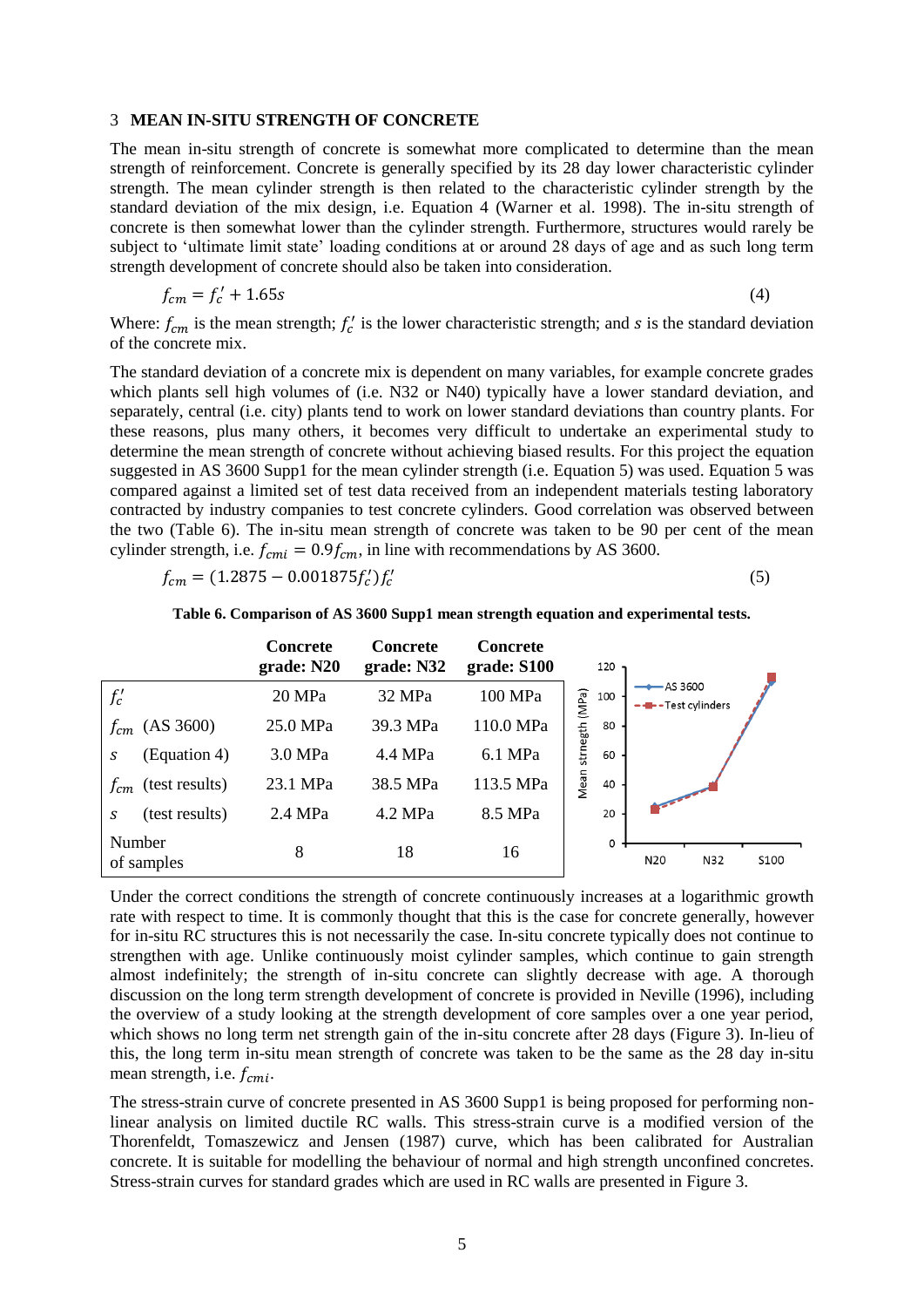

**Figure 3. LEFT: Strength development of concrete cores made with type 1 (i.e. GP) cement expressed as a percentage of the 28 day cylinder strength (38 MPa) – redrawn from Neville (1996). RIGHT: AS 3600 Supp1 stress-strain curves for standard grades of concrete.**

#### 4 **NON-LINEAR STATIC PUSHOVER ANALYSIS**

The non-linear static pushover analysis was performed by initially undertaking a moment-curvature analysis of each wall section using a fibre-element analysis program written by the authors, similar to the one presented by (Lam, Wilson and Lumantarna 2011). The mean stress-strain curves of D500N reinforcement and concrete used in the analysis were discussed previously (i.e. Figure 1 and Figure 3 respectively).

A bilinear approximation of the moment-curvature performance of each wall was constructed, in line with the recommendations of Priestley et al. (2007). This was done by projecting a line from the origin through the point of the response curve corresponding to the notional yield curvature  $(\phi'_v)$  and up to the point corresponding to the yield curvature  $(\phi_y)$ . The corresponding moment value at this location is the nominal moment capacity  $(M_n)$ . A straight line is then projected from this point to the point corresponding to the ultimate curvature of the wall (refer Figure 4).

The notional yield curvature  $(\phi'_v)$  was taken as the point corresponding to first yield of the extreme tensile reinforcement (i.e.  $\varepsilon_s = \varepsilon_{sy}$ ) or the maximum compressive stress of the concrete being reached in the extreme compressive fibre (i.e.  $\varepsilon_c = \varepsilon_{co}$ ), whichever occurs first. The yield curvature ( $\phi_y$ ) was taken as the point corresponding to the strain in the extreme tensile reinforcement reaching 0.015 or the maximum compressive stress of the concrete being reached in the extreme compressive fibre (i.e.  $\varepsilon_c = \varepsilon_{co}$ ), whichever occurs first. The concrete strain limit for the yield curvature and the notional yield curvature are the same because it was assumed there was no confinement reinforcement in the walls, in line with the construction trends of Australia. The ultimate curvature  $(\phi_u)$  was taken as the point corresponding to the tensile reinforcement reaching the tensile strain limit ( $\varepsilon_{s,uls}$ ) determined by Equation 6 Sullivan, Priestley and Calvi (2012) or the strain in the extreme compressive fibre of the concrete equalling 0.003 (Standards Australia 2009), whichever occurs first. The slope of the elastic branch of the bilinear relationship is equal to  $E<sub>c</sub>I<sub>eff</sub>$  and as such the effective second moment of area of the wall can be calculated using Equation 7.

The bilinear moment-curvature response was converted to force-displacement using the process and equations proposed by Priestley et al. (2007). That is, the yield displacement  $(\Delta_{\nu})$  is calculated using the yield curvature while assuming a linear curvature distribution up the height of the wall. The ultimate displacement  $(\Delta_{\mu})$  is calculated using the concept of a plastic hinge, where it is assumed at the base of the wall there is a region of constant curvature and strain occurring over a plastic hinge length  $(L_p)$ . This process is performed using Equations 8 to 11. A typical force-displacement curve can be seen in Figure 4.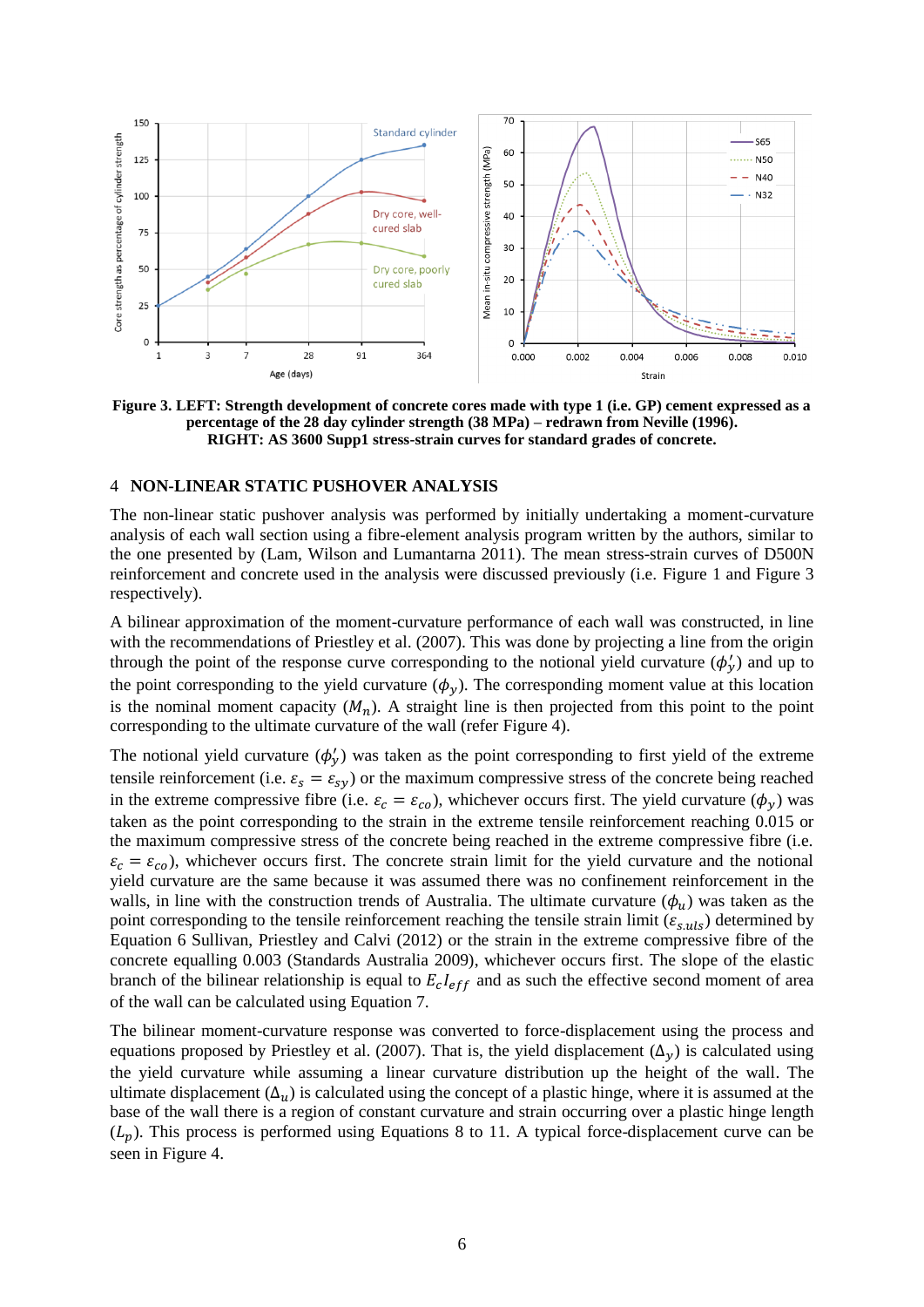$$
\varepsilon_{s.uls} = \min[0.6\varepsilon_{su}; 0.05] \tag{6}
$$

$$
I_{eff} = \frac{M_n}{E_c \phi_y} \qquad \text{OR} \qquad I_{eff} = \frac{M_y}{E_c \phi_y'} \tag{7}
$$

$$
F = \frac{M}{H_e}; \ F_y = \frac{M_y}{H_e}; \ F_n = \frac{M_n}{H_e}; \ F_{max} = \frac{M_{max}}{H_e}
$$
 (8)

$$
\Delta_{y} = \frac{\phi_{y}(H_{e} + L_{sp})^{2}}{3} \tag{9}
$$

$$
\Delta_u = \Delta_y + \left(\phi_u + \phi_y\right) L_p \left[H_e - \left(\frac{L_p}{2} - L_{sp}\right)\right]
$$
\n(10)

$$
L_p = kH_e + 0.1L_w + L_{sp}
$$
 (11)

Where:  $H_e$  is the effective height of the wall and can be taken to equal 70 per cent of the overall height of the wall;  $L_{sp}$  is the strain penetration and can be taken to equal  $0.022 f_{sy} d_b$ ;  $L_w$  is the wall length; and  $k = 0.2(f_{\text{su}}/f_{\text{sy}} - 1) \le 0.8$ . (Priestley et al. 2007).

In addition to the non-linear static pushover analysis, the ultimate moment capacity  $(\phi M_u)$  and ultimate force capacity (i.e.  $\phi M_u/H_e$ ) of each wall was calculated strictly in accordance with AS 3600 (i.e. using characteristic strengths) – note in this instance that  $\phi$  is a capacity reduction factor used for ultimate design in Australia. The overstrength of each wall was determined by dividing the maximum force capacity from the pushover analysis by the AS 3600 force capacity, i.e.  $\Omega = F_{max}/(\phi F_u)$ .

Two ultimate displacements,  $\Delta_{u,L}$  and  $\Delta_{u,M}$  respectively, were calculated using the lower characteristic and mean ultimate strains (i.e. 5.7 and 9.5 per cent respectively) of D500N reinforcement. The corresponding ductility factors for each scenario were calculated in accordance with the recommendations in Wilson and Lam (2007), i.e.  $\mu = \Delta_u/\Delta_{vu}$ . The results of the analyses are presented in Table 7 and Table 8.  $\Delta_{\nu u}$  is the displacement of the wall corresponding to the AS 3600 level of perform and can be determined using the effective stiffness of the wall:  $\Delta_{\nu} = (F_n/\Delta_{\nu})\phi F_u$ .

| #              | Cross section | $L_w$<br>$(\mathbf{mm})$ | $b_w$<br>$(\mathbf{mm})$ | $t_w$<br>$(\mathbf{mm})$ | $H_e$<br>(m) | $p_v$  | $f_c'$<br>(MPa) | <b>Axial load</b><br>ratio |
|----------------|---------------|--------------------------|--------------------------|--------------------------|--------------|--------|-----------------|----------------------------|
|                | Rectangular   | 5800                     |                          | 300                      | 17.640       | 0.0141 | 50              | 0.029                      |
|                | Rectangular   | 4000                     |                          | 300                      | 17.640       | 0.0158 | 50              | 0.073                      |
|                | Rectangular   | 5700                     |                          | 250                      | 15.470       | 0.0251 | 65              | 0.055                      |
| $\overline{4}$ | Building core | 2800                     | 2800                     | 200                      | 19.250       | 0.0084 | 32              | 0.013                      |
|                | Building core | 3000                     | 7500                     | 250                      | 18.200       | 0.0172 | 65              | 0.025                      |
| 6              | Building core | 3000                     | 5200                     | 200                      | 19.600       | 0.0105 | 32              | 0.051                      |

**Table 7. Summary of RC walls used in non-linear static pushover analysis.**

| #              | $\phi F_u$<br>(kN) | Φ    | $F_{max}$<br>(kN) | $\Delta_{\nu u}$<br>(m) | Ω    | $\Delta_{u.L}$<br>(m) | $\mu_L$ | $\Delta_{u.M}$<br>(m) | $\mu_M$ |
|----------------|--------------------|------|-------------------|-------------------------|------|-----------------------|---------|-----------------------|---------|
|                | 1674               | 0.78 | 2247              | 75                      | 1.34 | 150                   | 2.0     | 150                   | 2.0     |
| 2              | 1018               | 0.75 | 1359              | 107                     | 1.33 | 186                   | 1.7     | 186                   | 1.7     |
| 3              | 2672               | 0.76 | 3590              | 62                      | 1.34 | 108                   | 1.8     | 108                   | 1.8     |
| $\overline{4}$ | 485                | 0.79 | 705               | 126                     | 1.45 | 442                   | 3.5     | 580                   | 4.6     |
| 5              | 3187               | 0.78 | 4544              | 106                     | 1.43 | 387                   | 3.6     | 512                   | 4.8     |
| 6              | 1243               | 0.76 | 1743              | 123                     | 1.40 | 428                   | 3.5     | 563                   | 4.6     |

**Table 8. Non-linear static pushover analysis results.**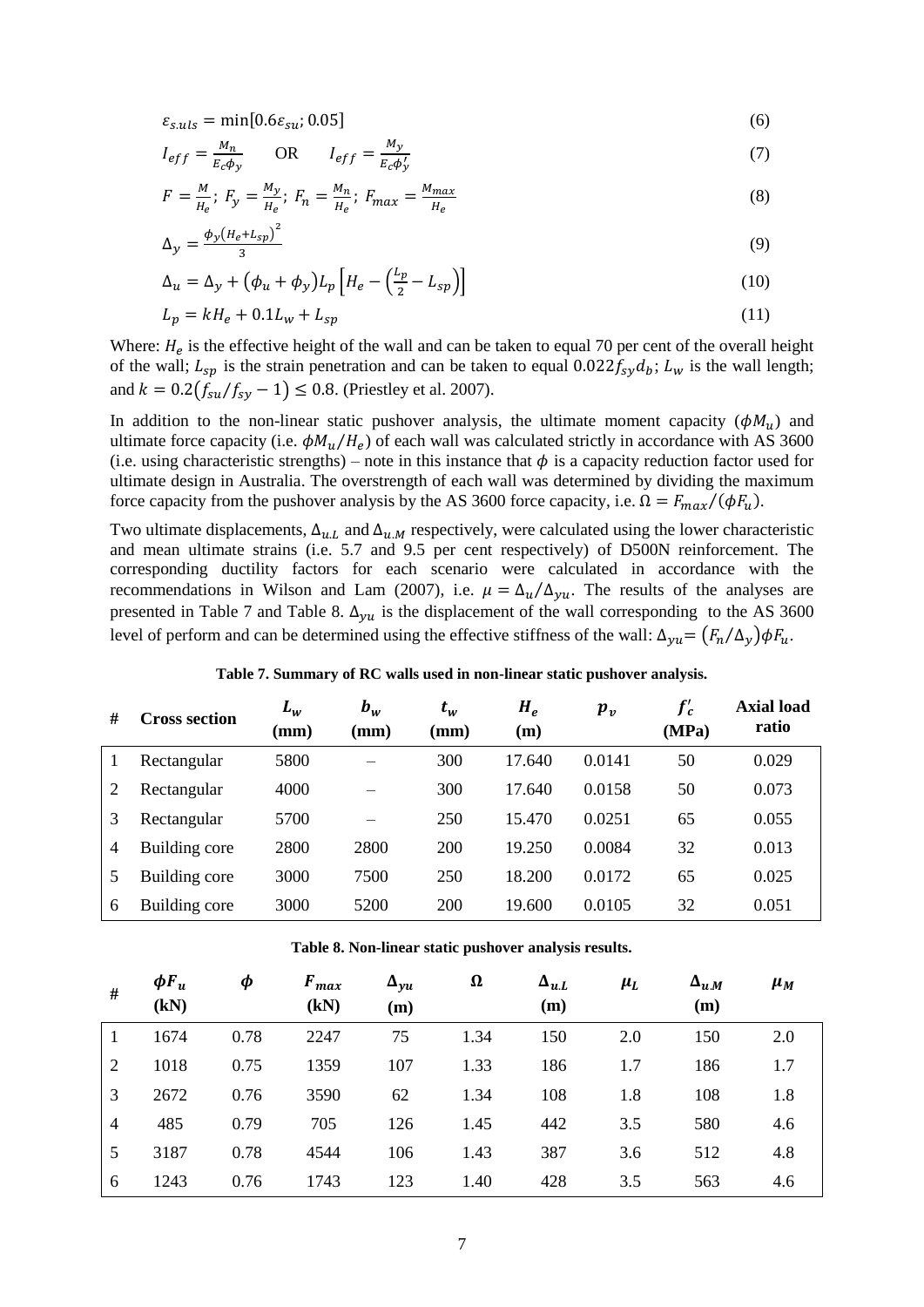

**Figure 4. LEFT: Typical moment-curvature diagram showing bilinear approximation. RIGHT: Typical force-displacement curve from non-linear static pushover analysis.**

#### 5 **DISCUSSION AND CONCLUSION**

This paper has presented the statistical representation of the actual mechanical properties, i.e. mean values and standard deviations, of D500L, D500N and D500E reinforcement. These properties were determined using the tensile test results obtained from an independent materials testing laboratory, whom is engaged by industry suppliers to test for code compliance of their reinforcing bar. Bilinear stress-strain curves for the mean response of these grades of reinforcement have been presented. These curves are based off the test results of 2128, 3979 and 150 samples of D500L, D500N and D500E reinforcement respectively, tested over a period of 5 years (2011 to 2015). A discussion on the long term mean in-situ strength of concrete is also included.

A non-linear static pushover analysis was performed using the mean stress-strain curves, presented in this paper, in accordance with AS 1170.4 and AS 3600 for assessing the overstrength and displacement ductility of RC walls. This analysis was performed for three rectangular walls and three box-shaped building cores (i.e. lift shafts or stairwells) selected from actual case study buildings in Australia. The overstrength of each wall was between 1.33 and 1.45. The recommended value in AS 1170.4 for these types of structures is 1.3, indicating good performance.

The ductility of each was assessed based on the lower characteristic and mean ultimate strain of reinforcement. The three rectangular walls have equal ductility for both of these scenarios as the limiting factor for these walls was the ultimate compression strain limit being reached in the extreme compressive fibre of the wall. These walls achieved a ductility factor of 2, 1.7 and 1.8. The recommended value in AS 1170.4 for these types of structures is 2. While the calculated ductility factor is less than the value recommended by the code, the ultimate displacement of each wall was greater than the peak displacement demand of a typical ultimate limit state earthquake in Melbourne or Sydney – a 1 in 500 year return period event earthquake where the maximum response spectrum displacement is 102 mm – which on the surface indicates a code compliant structure. It is noted that a limiting compressive strain of 0.003, as stipulated by AS 3600, is very conservative. Increasing the compressive strain limit would likely increase the ductility of these walls further. Sullivan et al. (2012) has proposed a compressive strain limit of 0.004 for unconfined concrete at this performance level.

The ductility of the three buildings cores was calculated to be approximately 3.5 and 4.5 for when the tensile strain limit is taken with regards to the lower characteristic and mean ultimate strain respectively. The large ductility in the building cores, relative to the rectangular walls, is partly due to the large compression flange area of the section. Meaning a large compressive force can be generated while simultaneously limiting the maximum compressive strain and resulting in the neutral axis being closer to the sections extreme compressive fibre. This causes the reinforcement to undergo large plastic deformations and become the limiting criteria for terminating the analysis. The tensile flange of the wall generates large tensile strains, where it is predominately in pure tension. This situation could possibly result in significant tension stiffening and reduce the level of ultimate curvature, and hence ultimate displacements the wall is able to develop (Menegon, Wilson and Lam 2015).